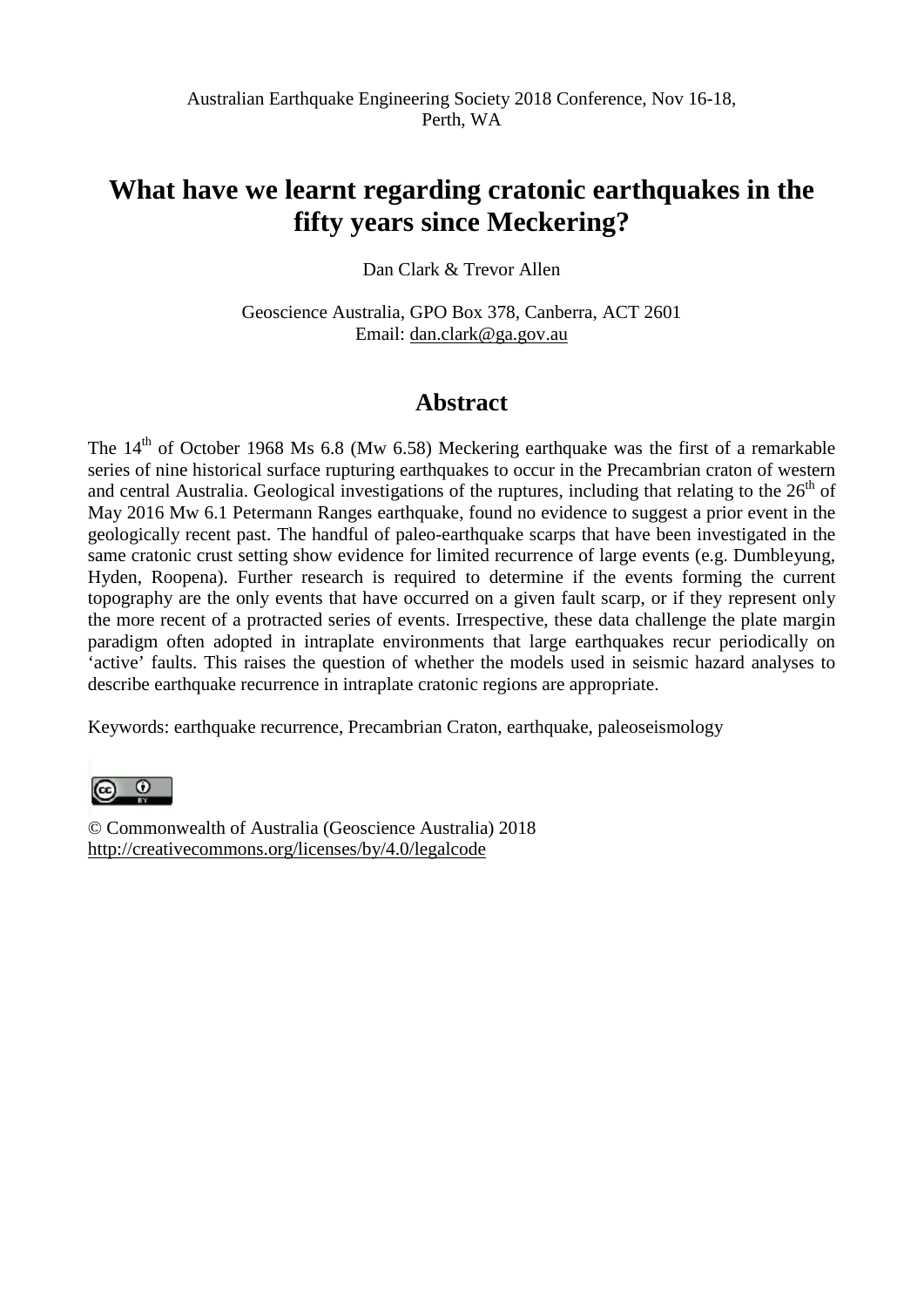#### **INTRODUCTION**

On the 14<sup>th</sup> of October 1968 the small agricultural town of Meckering, about 115 km east of Perth, was largely destroyed by an Ms 6.8 (Mw 6.58) earthquake [\(Gordon & Lewis, 1980;](#page-11-0) [Vogfjörd &](#page-12-0)  [Langston, 1987\)](#page-12-0). The Meckering earthquake was the first known to have ruptured the ground surface in Australia, and prompted the production of Australia's first earthquake building code, AS 2121 in 1979 [\(cf. Woodside & McCue, 2017\)](#page-13-0). The seismic hazard assessments underpinning this code, and its successors AS1170.4 (1993, 2007), have increased in sophistication with time as the science of earthquake analysis evolved and earthquake catalogues accrued new data. Knowledge of the recurrence characteristics of Australian intraplate seismogenic faults, such as those which ruptured during the Meckering earthquake, has progressed at a slower rate. Several fault scarps associated with physiography consistent with the 1968 rupture were identified in the course of routine geological mapping in the years after Meckering (e.g. [Thom, 1972;](#page-12-1) Chin *et al.*[, 1984;](#page-9-0) [Chin,](#page-9-1)  [1985;](#page-9-1) [Chin & Brakel, 1986;](#page-9-2) [McCue, 1990\)](#page-12-2). However, it was only in the early to mid – 1990s that the first paleoseismic data were obtained (Crone *et al.*[, 1997;](#page-10-0) Crone *et al.*[, 2003;](#page-10-1) [McCue](#page-12-3) *et al.*, [2003\)](#page-12-3), and the process of characterising the recurrence behaviour of Australian intraplate faults was begun.

Knowledge of the characteristics of Australian seismogenic faults has advanced in the last two decades [\(Sandiford, 2003b;](#page-12-4) [Quigley](#page-12-5) *et al.*, 2010a; Clark *et al.*[, 2012;](#page-10-2) Clark *et al.*[, 2014a;](#page-9-3) [Clark](#page-10-3) *et al.*[, 2015\)](#page-10-3) to the stage where faults are now more commonly being explicitly included in probabilistic seismic hazard assessments, at scales from site–specific to national (e.g. [Somerville](#page-12-6) *et al.*[, 2008;](#page-12-6) Clark *et al.*[, 2016;](#page-9-4) [Griffin](#page-11-1) *et al.*, 2016). Despite the advances, most faults in Australia remain poorly characterised in terms of their paleoseismology, and in many cases, their geometry. Hence, hazard modellers face significant uncertainty in assigning magnitude, rupture geometry, segmentation behaviours, and recurrence behaviours. The 2018 revision of the Australian National Seismic Hazard Assessment (NSHA18), for the first time, includes intraplate fault sources [\(Clark](#page-9-4) *et al.*[, 2016;](#page-9-4) [Griffin](#page-11-1) *et al.*, 2016; Allen *et al.*[, 2018a\)](#page-9-5). Epistemic uncertainty in the fault source model is captured in the NSHA18 through a weighted logic tree framework (Clark *et al.*[, 2016;](#page-9-4) [Griffin](#page-11-2) *et al.*[, 2018\)](#page-11-2). In terms of recurrence behavior the model described a seismogenic fault as either; slipping at the long term average rate, in a period of heightened activity – slipping at a rate ten times the average rate, or in an inactive period – slipping at one tenth of the long term average rate [\(cf.](#page-12-7)  [Stirling](#page-12-7) *et al.*, 2011). By virtue of the scarcity of data with which to validate such a model, the underpinning assumption that a 'long-term slip rate' is a meaningful concept in an intraplate setting, as per the prevailing plate margin paradigm, remains to be fully tested. Indications are that the concept may be useful in the Phanerozoic stable continental region (SCR) crust of eastern Australia (Figure 1), where faults with up to a couple of hundreds of metres of slip occur (cf. [Clark](#page-10-3) *et al.*, [2015;](#page-10-3) Clark *et al.*[, 2017b\)](#page-10-4). However, it is not so certain whether assigning a long-term slip rate is meaningful for Precambrian SCR crust [\(e.g. Calais](#page-9-6) *et al.*, 2016). This contribution re-examines some of the recurrence assumptions underpinning the NSHA18 fault-source logic tree as they pertain to the Precambrian SCR crust of central and western Australia.

#### **LARGE EARTHQUAKE OCCURRENCE IN PRECAMBRIAN WESTERN AND CENTRAL AUSTRALIA**

Including the 2016 Petermann Ranges event, nine earthquakes are documented to have produced surface rupture in historical times in Australia (Table 1, Figure 1). These ruptures are located exclusively in the Precambrian SCR rocks of central and western Australia (Clark *et al.*[, 2014a\)](#page-9-3), and are associated with magnitudes in the range from Mw 4.73 - 6.76 (Clark *et al.*[, 2014b\)](#page-9-7). None of the nine historical surface ruptures could have been identified and mapped using topographic signature prior to the historical event (Table 1). For example, Crone *et al.* [\(1997\)](#page-10-0) excavated trenches across the 1986 Marryat Creek and 1988 Tennant Creek ruptures and found that while each rupture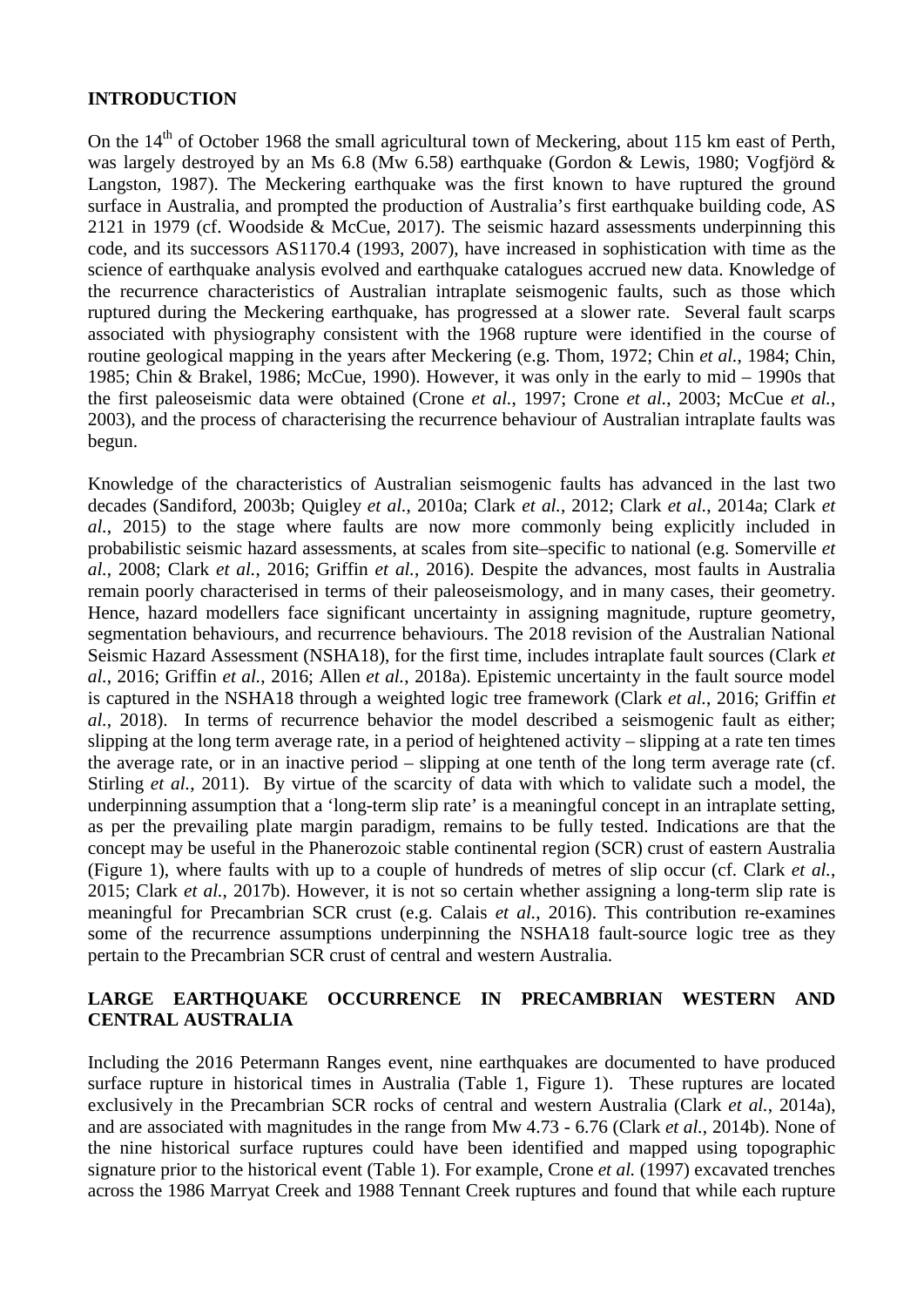in part exploited pre-existing bedrock faults, there was no unequivocal geomorphic, stratigraphic or structural evidence to suggest a penultimate event in the preceding 50,000 to 100,000 years or more.



**Figure 1:** Neotectonic features (red lines) from the Australian Neotectonic Features database [\(updated from Clark](#page-10-2) *et al.*, [2012\)](#page-10-2). Historical surface ruptures shown as red dots annotated with the year of the event. Base map are neotectonic superdomains [\(after Leonard](#page-11-3) *et al.*, 2014). Note all historical surface ruptures have occurred in Precambrian SCR crust.

**Table 1**: Historical events known to have produced surface rupture in Australia [\(expanded after Clark](#page-9-7) *et al.*, 2014b).

| Earthquake       | Year | Magnitude<br>(Mw) | surface rupture<br>length<br>(km) | vertical<br>displacement<br>(max: m) | Pre-<br>existing<br>fault? | Pre-existing<br>topography? |
|------------------|------|-------------------|-----------------------------------|--------------------------------------|----------------------------|-----------------------------|
| Meckering        | 1968 | 6.58              | 37                                | 2.5                                  | part                       | no                          |
| Calingiri        | 1970 | 5.46              | 3.3                               | 0.4                                  | no                         | no                          |
| Cadoux           | 1979 | 6.13              | 14                                | 1.4                                  | part?                      | no                          |
| Marryat Creek    | 1986 | 5.74              | 13                                | 0.9                                  | part                       | no                          |
| Tennant Creek*   | 1988 | 6.76              | 36                                | 1.8                                  | yes                        | part?                       |
| Katanning        | 2007 | 4.73              | $1.26(0.2)^{#}$                   | 0.1                                  | no                         | no                          |
| Ernabella        | 2012 | 5.37              | 1.5                               | 0.5                                  | no                         | no                          |
| Petermann Ranges | 2016 | 6.10              | 20                                | 1.0                                  | part?                      | no                          |
| Lake Muir        | 2018 | 5.30              | 8(?)                              | 0.4                                  | yes                        | no                          |

*\* The Tennant Creek surface rupture was produced by three events in a 24 hr period [\(Bowman, 1992\)](#page-9-8)*

*# The InSAR interferogram [\(Dawson et al., 2008\)](#page-10-5) showed a 1.26 km rupture length. However, a rupture could only be traced on the ground for 0.2 km (Vic Dent, Pers. Comm. 2007).*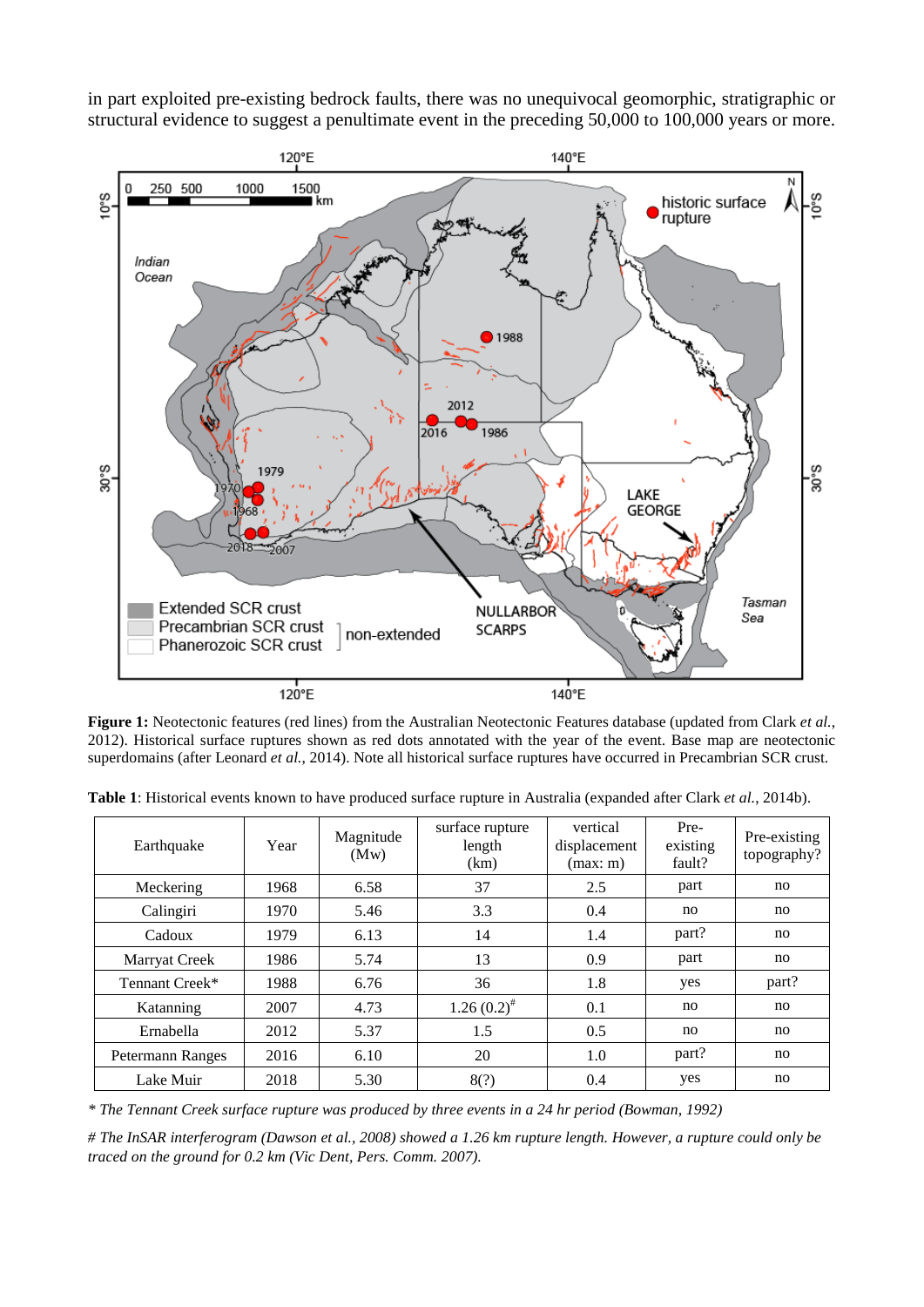High-resolution digital elevation data obtained over alluvial valleys affected by the 1968 earthquake show no evidence for pre-existing relief along the 1968 rupture trace (e.g. Figure 2). A trench excavated across the 1968 scarp in the valley shown in Figure 2 preserved evidence for only the 1968 event in sediments more than twenty thousand years old (Clark *et al.*[, 2011, Fig. 5, north](#page-10-6)  [trench\)](#page-10-6). However, a trench excavated across the rupture where it crossed a low hill to the south revealed evidence for a potential prior event deforming Tertiary duricrust (Clark *et al.*[, 2011, Fig. 5,](#page-10-6)  [south trench\)](#page-10-6). No relief was evident across shear bands in the deformed duricrust, leading the authors to suggest that any penultimate event must have occurred several hundred thousand years prior, or more. An aeromagnetic interpretation of basement geology and structure in the Meckering region suggested that the complex surface rupture utilized northeasterly-trending dykes and faults, and northwesterly trending stratigraphic contacts [\(Dentith](#page-10-7) *et al.*, 2009). This complex rupture geometry may not favour strain localisation, and hence recurrence, as would a simple through-going fault, as slip planes may lock at intersections [\(e.g. Talwani, 1988\)](#page-12-8).

Paleoseismic investigations of several faults in the same Precambrian SCR tectonic setting provide evidence for limited recurrence of large earthquakes, with up to four events documented on an individual fault within the last *ca.* 100 kyr (Crone *et al.*[, 2003;](#page-10-1) Clark *et al.*[, 2008;](#page-9-9) [Estrada, 2009\)](#page-10-8). These scarps, the Roopena, Hyden, Lort River and Dumbleyung (see the Australian Neotectonic Features database for location), all overlie simple through-going faults imaged in aeromagnetic data (https://researchdata.ands.org.au/total-magnetic-intensity-vrtp-greyscale/1256158). The two to five Quaternary events documented on the Hyden (Clark *et al.*[, 2008\)](#page-9-9) and Lort River [\(Estrada, 2009\)](#page-10-8) scarps are all that are evident across Tertiary duricrust. While shallow trenches across the  $2 - 5$  m high Roopena scarp exposed Precambrian bedrock on both sides of the fault (Crone *et al.*[, 2003\)](#page-10-1), nearby scarps are associated with an extended Tertiary to recent history of movement [\(Miles, 1952;](#page-12-9) [McCormack, 2006;](#page-12-10) [Weatherman, 2006\)](#page-12-11). For example, the Randell and Poynton Faults on the northeastern Eyre Peninsula are associated with 30-70 m of Pliocene and younger vertical displacement [\(McCormack, 2006\)](#page-12-10). Scarps developed in the *ca.* 15 Ma surface of the Nullarbor Plain, which overlies Neoproterozoic mobile belt basement, are associated with up to  $15 - 30$  m of vertical surface displacement (Hillis *et al.*[, 2008;](#page-11-4) Clark *et al.*[, 2012\)](#page-10-2), implying the recurrence a dozen or so events at most. In general, scarps developed within Archaean and Paleoproterozoic crust tend to be more modest in height, less well connected (e.g. spatially isolated), and more complex in plan than scarps in Mesoproterozoic and Neoproterozoic crust [\(neotectonic Domain 1](#page-10-2)  [cf. Domain 3 of Clark](#page-10-2) *et al.*, 2012) (Figure 3).

The remarkable sequence of three one-off surface breaking earthquakes in 1968, 1970 and 1979 (Meckering, Calingiri and Cadoux — [Gordon & Lewis, 1980;](#page-11-0) Lewis *et al.*[, 1981\)](#page-11-5) raises interesting questions about the potential for multiple modes of upper crustal failure when stress thresholds are exceeded. The structurally 'complex' Meckering, Calingiri and Cadoux scarps (Figure 1) are 70– 100 km apart; too distant for static stress changes to have promoted rupture [\(cf. Caskey &](#page-9-10)  [Wesnousky, 1997\)](#page-9-10). Furthermore, the ruptures were sufficiently temporally separated that dynamic stress changes are unlikely to have promoted rupture. The observations are consistent with the postulate that blocks of upper crust on the scale of  $\sim 10^4$  square kilometres can unload in the space of a decade (Clark *et al.*[, 2012\)](#page-10-2). In the case of the southwest of Western Australia, this process may be facilitated by a mid- to upper-crustal architecture characterised by fundamental sub-horizontal structural discontinuities (most notably at  $~10$  km and  $~25$  km depth) [\(Everingham, 1965;](#page-10-9) [Drummond & Mohamed, 1986;](#page-10-10) Goleby *et al.*[, 1993;](#page-11-6) Dentith *et al.*[, 2000\)](#page-10-11) that are compartmentalised by major moderately-dipping fault systems, forming "superterranes" as presented by Wilde et al. [\(1996\)](#page-13-1). Perhaps the presence of through-going faults perpendicular to the crustal stress field may mean the difference between an unloading scenario involving strain localization in successive events on a single fault (e.g. Dumbleyung), or on several proximal structures (e.g. Meckering). Intersection of structural trends, and rheological changes at the boundaries of mafic dykes have been proposed as stress concentrators, potentially promoting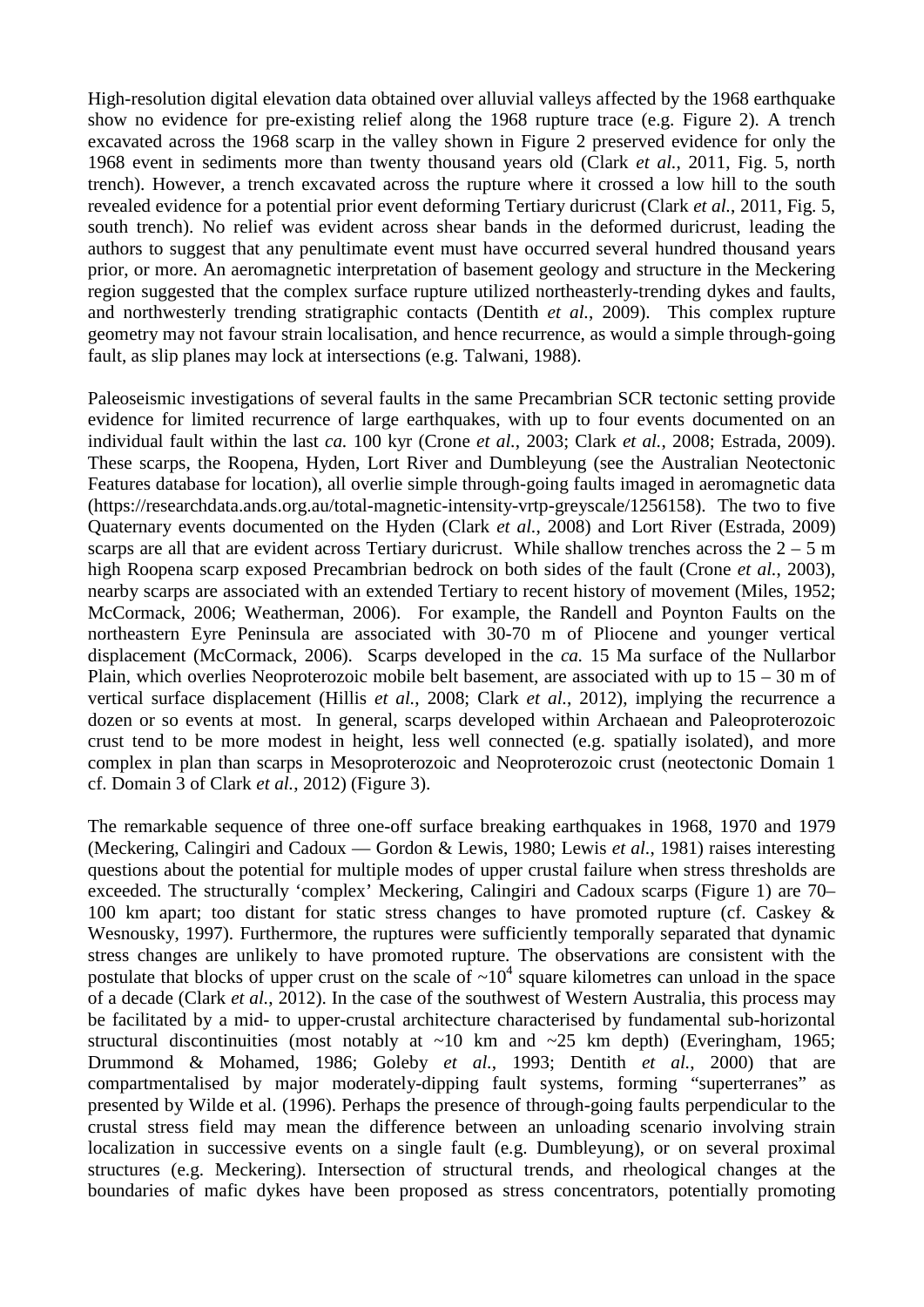'weakness' [\(Everingham & Gregson, 1996;](#page-10-12) [Dentith & Featherstone, 2003\)](#page-10-13). With only the Meckering, Calingiri and Cadoux ruptures as examples, it is not possible to draw conclusions with any certainty.



**Figure 2:** High resolution UAV digital surface model over the 1968 Meckering scarp between the Great Eastern Highway and the Perth-Kalgoorlie Railway (obtained August 2018). Scarp elements (blue lines) and the pre-1968 course of the stream (red lines) were traced from aerial photography captured two days after the event (Meckering Fault Line Run 6, photo 5147). Earthworks were conducted in the months after the earthquake to re-establish the course of the stream and alleviate flooding and salinisation. The northerly of the 2005 paleoseismic trenches is in the centre of the view. Note that valley profile (A-A' and B-B') does not change across the scarp, suggesting an absence of pre-existing relief.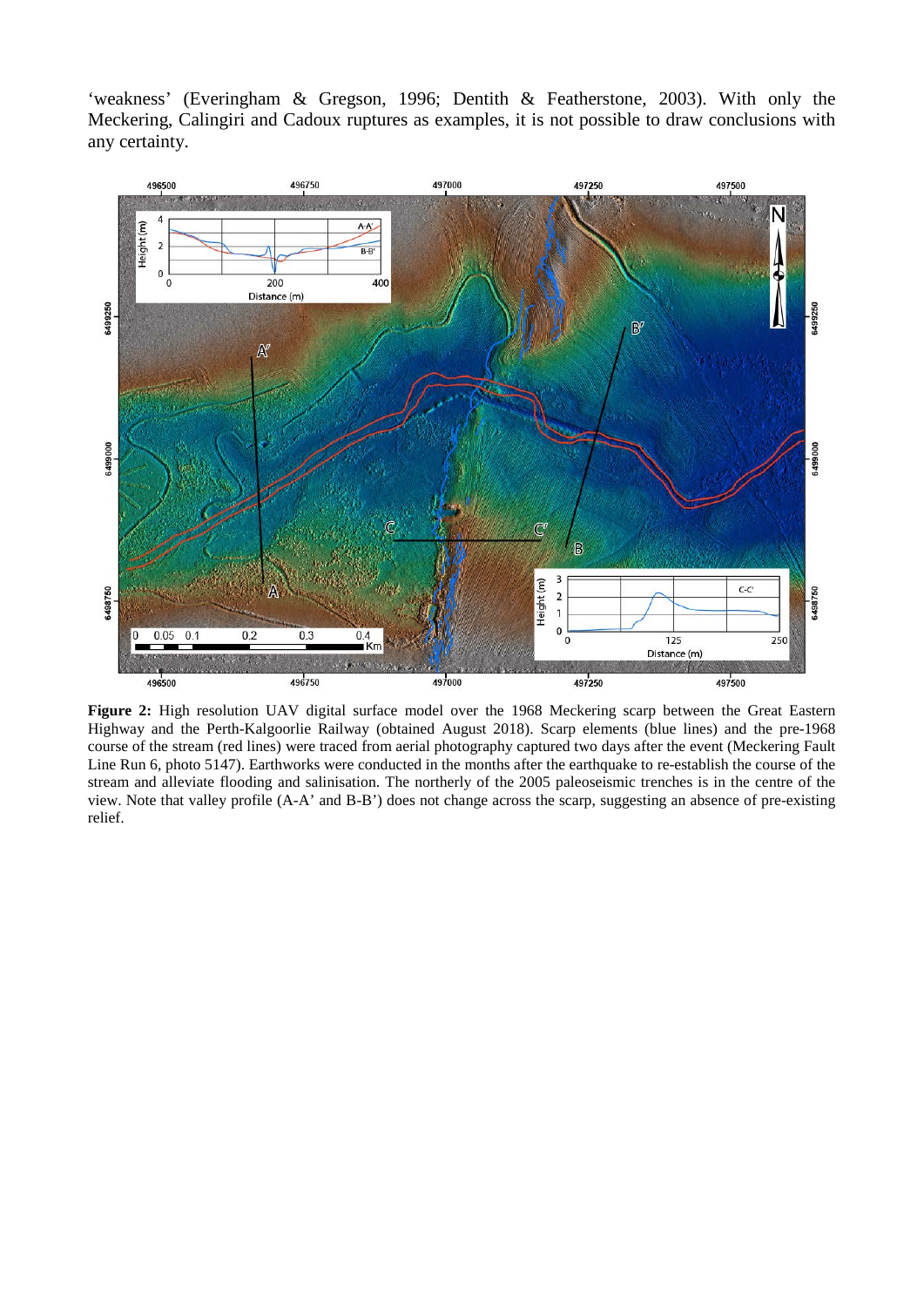

**Figure 3:** Mean total displacement for neotectonic features (black lines) from the Australian Neotectonic Features database (updated from Clark *et al.*[, 2012;](#page-10-2) Clark *et al.*[, 2014a\)](#page-9-3). For instances where robust displacement information is not available in the database, estimates have been made using offset landscape features imaged in SRTM 90 m and ALOS 30 m resolution DEMs [\(https://github.com/GeoscienceAustralia/NSHA2018/tree/master/source\\_models/faults/FSM\)](https://github.com/GeoscienceAustralia/NSHA2018/tree/master/source_models/faults/FSM). Interpolation generated using ARCGIS Point Statistics routine with 0.5 degree output cell dimension and 1.5 degree search radius. Color ramp is stretched using histogram equalize (i.e. is not linear), and saturates at the upper end at 100 m displacement. Reverse ruptures are assumed to be exclusively dip slip (which may underestimate displacement in the Otway and Gippsland basins), and features on the northwest shelf are assumed to be exclusively strike-slip. See Figure 1 for explanation of base map shading.

#### **DISCUSSION: EARTHQUAKE "RECURRENCE" ON AUSTRALIAN SEISMOGENIC FAULTS**

Figure 3 clearly shows a variation in neotectonic fault displacement across the continent, and the utility of the neotectonic domains model in describing that variation. The warm colours in the eastern part of Australia (Figure 3) relate to the southeast highlands (Clark *et al.*[, 2017b\)](#page-10-4), the Otway and Gippsland basins [\(Holdgate](#page-11-7) *et al.*, 2003; [Sandiford, 2003b;](#page-12-4) [Sandiford, 2003a;](#page-12-12) [Holdgate](#page-11-8) *et al.*, [2008;](#page-11-8) [Holford](#page-11-9) *et al.*, 2011), and the Mount Lofty/Flinders ranges [\(Sandiford, 2003b;](#page-12-4) [Quigley](#page-12-13) *et al.*, [2006\)](#page-12-13). Warm colours in the northwest of Australia relate to the Western Australia Shear Zone [\(Whitney](#page-13-2) *et al.*, 2014; [Hengesh & Whitney, 2016\)](#page-11-10) on the Northwest Shelf. The most active faults have accumulated several hundred metres of slip under the current crustal stress regime at long term average rates of several tens of metres per million years. Temporal clustering of large events is reported from several faults that have been subject to paleoseismic investigation (Clark *et al.*[, 2015;](#page-10-3) Clark *et al.*[, 2017b;](#page-10-4) Clark *et al.*[, 2018\)](#page-10-14). Preliminary results from modelling of this clustered behavior as a non-homogeneous Poisson process are promising in that fault source parameters (rate within a cluster, temporal spacing of clusters and decay rate from a cluster) appear to varying degrees to be proportional to long term slip rate (Clark *et al.*[, 2017a\)](#page-9-11). The analysis also allows that there may be a continuum from relatively faster average long-term slip-rate intraplate faults in the Phanerozoic SCR crust and the slowest slip rate faults in the Australian Precambrian SCR.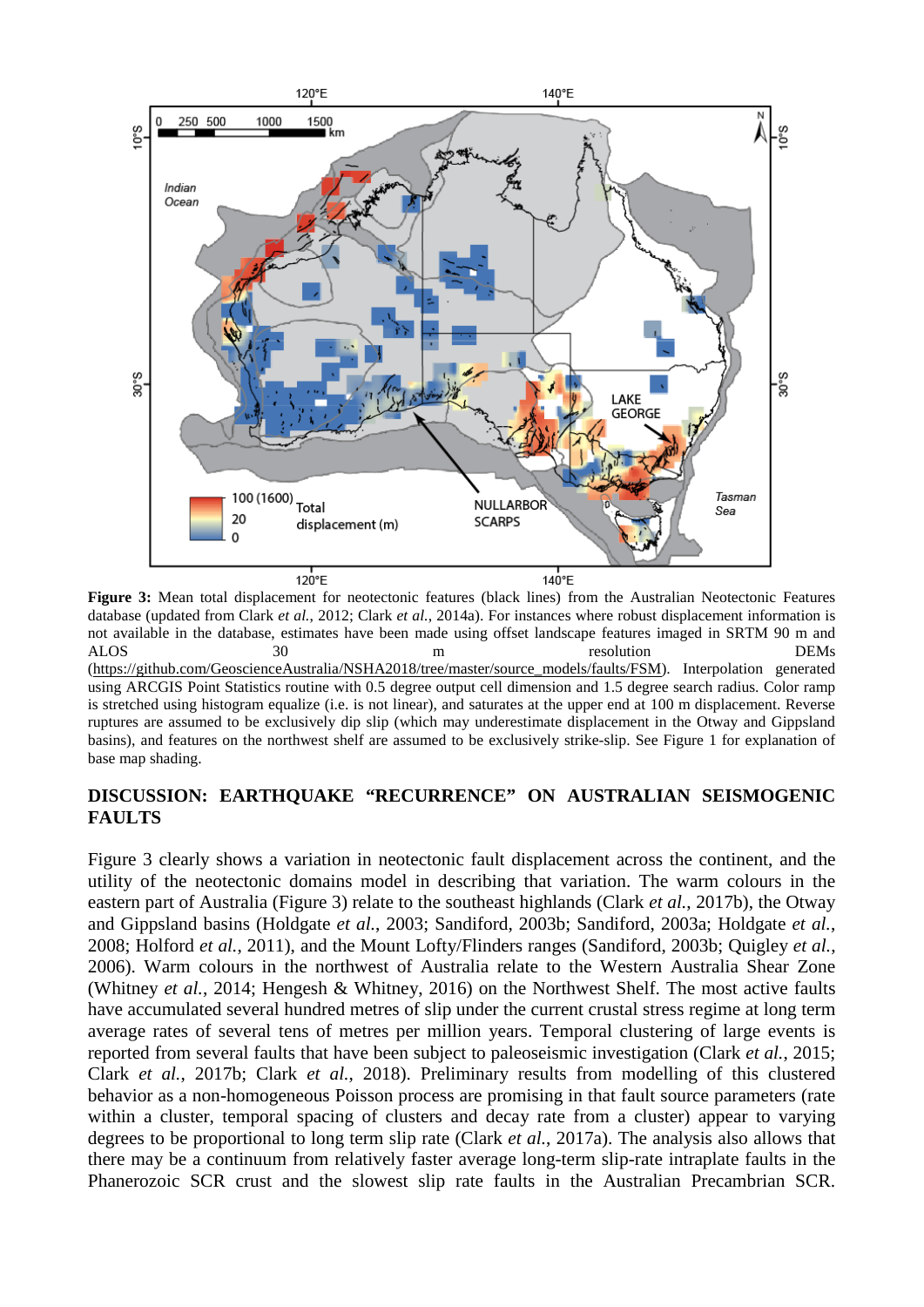However, as described in the previous sections, this has not been demonstrated for the low slip rate faults by paleoseismic investigation.

The cool colours in Figure 3 are predominantly restricted to the Precambrian SCR crust, and relate to scarps that are high enough to be visible on regionally extensive DEM datasets (i.e.  $> 1.5 - 3$  m [high, Clark, 2010\)](#page-9-12). Pre-historical 'one-off' ruptures cannot generally be detected. Irrespective, displacements are typically less than 5 m across much of the Precambrian SCR. An upper limit on the long-term rates at which the displacement has accrued is provided by regional bedrock erosion rates of less than 5 m/Myr (Stone *et al.*[, 1994;](#page-12-14) Belton *et al.*[, 2004;](#page-9-13) Jakica *et al.*[, 2010\)](#page-11-11). Displacement accumulation rates over the last 100 kyr can be as high as 30 m/ Myr [\(Clark](#page-9-9) *et al.*, [2008\)](#page-9-9). Such rates are clearly unsustainable over the long term, leading researchers to propose that displacement is highly episodic in this setting (e.g. Crone *et al.*[, 1997;](#page-10-0) Crone *et al.*[, 2003;](#page-10-1) [Clark](#page-9-9) *et al.*[, 2008\)](#page-9-9). This finding is consistent with an analysis of the expected relief generation rates by Leonard & Clark [\(2011\)](#page-11-12) which imply that the historical catalogue of seismicity in the south west seismic zone is ten times that required to build the scarps. However, revised earthquake rate estimates based on the remediation of catalogue magnitudes for the NSHA18 (Allen *et al.*[, 2018b\)](#page-9-14) suggest that long-term forecasts of large-earthquake rates in Precambrian crust may have been overestimated, providing an improved correspondence between the historical and pre-historical earthquake records. Nevertheless, the question remains as to whether the seismic activity within a given area containing neotectonic fault scarps is episodic? Or does the locus of seismicity migrate over time, never to return to previously active regions/faults, as suggested by the nine historical surface ruptures?

Over the last few decades, permanent and campaign GPS studies across Australia have failed to detect a tectonic deformation signal from which a strain budget could be calculated [\(e.g.](#page-12-15)  [Tregonning, 2003\)](#page-12-15). Similar studies have used these observations, amongst others [\(e.g. Calais et al.,](#page-9-15)  [2005\)](#page-9-15), to propose that one-off events of clusters of large events either deplete long-lived pools of 'fossil' lithospheric stress [\(Calais et al., 2016;](#page-9-6) [Liu & Stein, 2016\)](#page-11-13) and/or that there is an orders of magnitude difference in the timescales of elastic strain accumulation and seismogenic strain release (e.g. Clark *et al.*[, 2015;](#page-10-3) Craig *et al.*[, 2016\)](#page-10-15). The observation that groups of faults in eastern Australia (Phanerozoic SCR), together comprising a deforming region several hundred kilometres in extent, can turn 'on' and 'off' more or less simultaneously (e.g. [Sandiford, 2003a;](#page-12-12) [Quigley](#page-12-16) *et al.*, [2010b;](#page-12-16) Clark *et al.*[, 2012\)](#page-10-2), is broadly consistent with the latter hypothesis. However, in western and central Australia, the occurrence of 'one-off' events suggests caution in applying a contemporary elastic strain accumulation model (cf. Braun *et al.*[, 2009;](#page-9-16) [Clark, 2010\)](#page-9-12). In what might be a special case, evidence for mid- to late Pleistocene relief-building on the Sanford River scarp (Mt Narryer region), at rates exceeding the local erosion rates, is interpreted in terms of the local faults having only recently 'turned on' in response to progressive southward extension of the West Australia Shear Zone in the Pleistocene [\(Whitney](#page-12-17) *et al.*, 2015).

Ideally, the question of whether the events recorded in the contemporary central and western Australian landscape (i.e. the one to three events in the last  $\sim 100$  kyr on faults in neotectonic Domain 1 crust, and less than a dozen events for some faults in Domain 3 crust) are all that have occurred on those faults in neotectonic times, might best be decided by the investigation of faults that cut Tertiary paleovalleys [\(de Broeckert & Sandiford, 2005\)](#page-10-16). Progressively greater displacements of older strata might indicate long term-strain accumulation and release episodically as large earthquakes, as assumed in the NSHA18. A pertinent question is what difference would it make to seismic hazard assessments if it were concluded from such a study that the concept of a long-term slip rate is not meaningful in Precambrian SCR crust (i.e. the current landscape expression relates to all the surface ruptures that have occurred on these structures in neotectonic times)?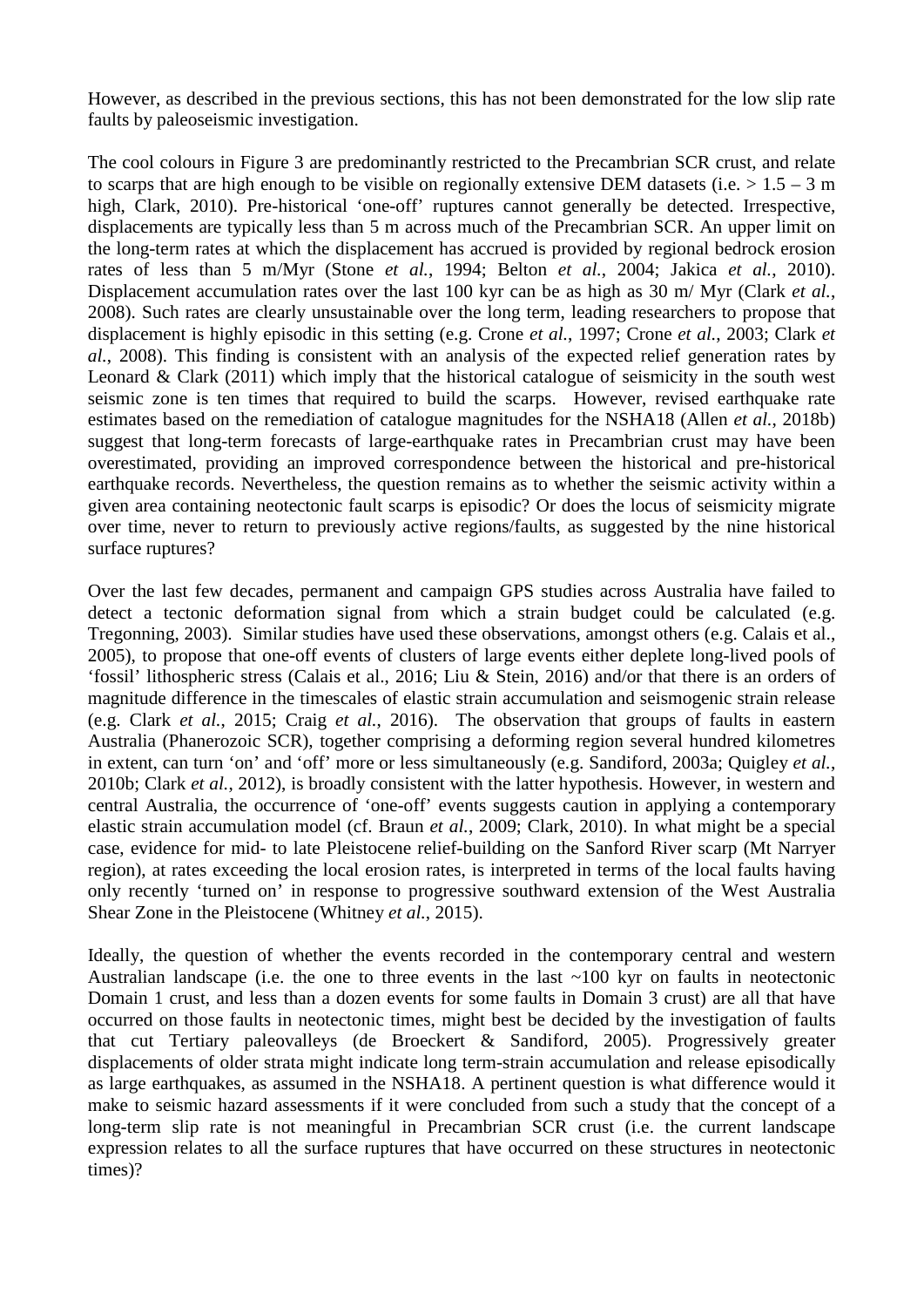To explore the sensitivity of seismic hazard estimates to the NSHA18 fault source model, seismic hazard with and without the NSHA18 seismotectonic source models is calculated for three localities within close proximity to neotectonic features: York, WA; Meckering, WA; Adelaide, SA, and; Morwell, VIC (Figure 4). Slip rates assigned to Precambrian SCR faults (near the town of York) in the NSHA18 are universally  $< 10$  m/Myr. Even at longer return periods of interest to major engineering projects, these faults have little impact on hazard curves (Figure 4). Perhaps paradoxically, the seismic hazard is lower at York and Meckering when the fault sources are included. This is due to "moment balancing" procedures introduced in the seismotectonic source models in the complete NSHA18 computations that geometrically filter distributed earthquake ruptures that intersect earthquake sources in the fault-source model (Allen *et al.*[, 2018a\)](#page-9-5), which in this case is the Meckering fault scarp. At localities near neotectonic features with higher slip rates (i.e., Adelaide and Morwell), the seismotectonic source models have a greater influence on seismic hazard estimates at return periods of engineering interest, particularly for lower probabilities for exceedance (or longer return periods).



**Figure 4:** Mean PGA hazard curves for four locations showing the influence of fault sources. Adelaide is located within Phanerozoic SCR crust, Morwell in extended SCR crust, and the remainder in Precambrian SCR crust (cf. Figure 1). Curves denoted with "F" and "NF" indicate seismic hazard estimates with and without seismotectonic fault-source models, respectively.

From a neotectonic perspective, the hazard curves in Figure 4 present a paradox. An assessment of the landscape expression of large earthquakes (a proxy for hazard at long return periods, see also Figure 3) would rank the sites Morwell and Adelaide significantly above those from the Precambrian SCR. Yet the hazard curves for York and Meckering are only marginally less than for Morwell including faults, and are well above Adelaide. In the case of Meckering and York, which are located in the Southwest Seismic Zone [\(Doyle, 1971\)](#page-10-17), several factors might be at play. The declustering algorithm used for the NSHA18 catalogue (Allen *et al.*[, 2018b\)](#page-9-14) considers both spatial and temporal proximity when determining which events might be dependent. The temporal proximity window triggering dependence is proportional to magnitude of the mainshock. A result of this is that most events since 1968 in the Meckering area have been classified as dependent and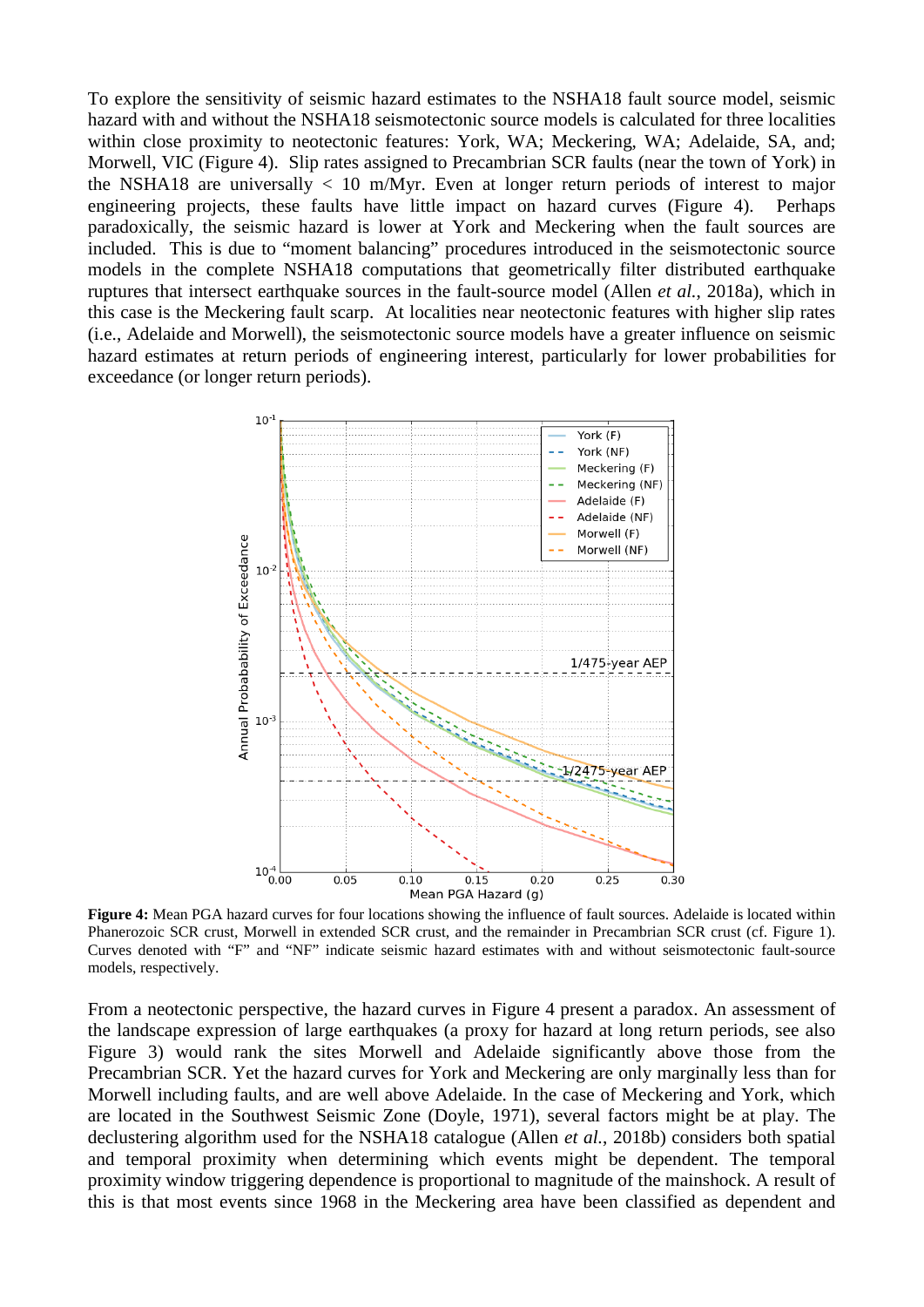removed, whereas many events proximal to the smaller Cadoux and Calingiri mainshocks remain in the catalogue, and so contribute to recurrence statistics. Stein & Liu [\(2009\)](#page-12-18) demonstrate proportionality between fault loading rate and the duration of aftershock sequences, with large intraplate events, such as those in Australia, potentially having aftershock sequences lasting thousands of years. Given the broad distribution of neotectonic fault scarps in the southwest of Western Australia, and the non-correlation of contemporary epicentres with most of those features [\(Clark, 2010\)](#page-9-12), the general assumption in PSHA – that the historical seismic record is the best predictor of the next 50 years of seismicity – may break down at longer return periods should the contemporary seismicity migrate to a new centre within the broad region enveloping the neotectonic fault scarps. Where long return period hazard estimates are required (e.g. for critical infrastructure), modelling seismic hazard across a broad zone of distributed seismicity will tend to reduce possible seismic demand levels. Consequently, modelling hazard using deterministic scenarios or through the assignment of a minimum base shear design level [\(e.g. Humar, 2015\)](#page-11-14), might provide a more appropriate minimum level of seismic protection. The take home message is that earthquake occurrence is typically more complicated than the models on which hazard maps are based, and that the available history of seismicity is almost always too short to reliably establish the spatiotemporal pattern of large earthquake occurrence [\(cf. Stein](#page-12-19) *et al.*, 2012).

### **CONCLUSIONS**

Geological investigations of the nine historical surface rupturing earthquakes, which have all occurred in Precambrian SCR crust, found no evidence to suggest a prior event in the geologically recent past. The handful of paleo-earthquake scarps that have been investigated in the same setting show evidence for limited recurrence of large events (i.e. less than three to four events in the last 100 kyr, potential for previous events at times unspecified). Further research is required to determine if the events forming the current topography are the only events that have occurred on a given fault scarp (i.e are essentially one-off), or if they represent only the more recent of a protracted series of events (i.e. a long-term slip rate might be validly applied).

Based on our current understanding of earthquake recurrence on neotectonic faults in the Precambrian SCR crust, there appears to be limited advantage to including these features in seismotectonic source models for national-scale PSHAs. Low implied slip rates, and thus low rates of earthquake recurrence, have little effect on overall PSHA calculations at return periods of engineering interest. In contrast, neotectonic features in Phanerozoic and Extended SCR crust can influence seismic hazard at probabilities for exceedance of engineering interest. Consequently, whilst paleoseismic studies might be important in demonstrating whether long-term slip rates might be meaningfully assigned to Precambrian SCR faults, and in exploring the potential for nonstationary earthquake occurrence, it could be argued that instead of modelling fault sources, the seismic hazard could be modelled equally well using simple area-based distributed seismic source models. Furthermore, potentially greater benefits might be realised from investigations of neotectonic features in Phanerozoic SCR crust, which typically demonstrate higher slip rates and contribute more significantly to estimates of probabilistic seismic hazards at return periods of engineering interest.

#### **ACKNOWLEDGEMENTS**

The authors wish to thank Paul Somerville and an anonymous reviewer for their thoughtful comments, which have improved the manuscript. This contribution is published with the permission of the Chief Executive Officer of Geoscience Australia.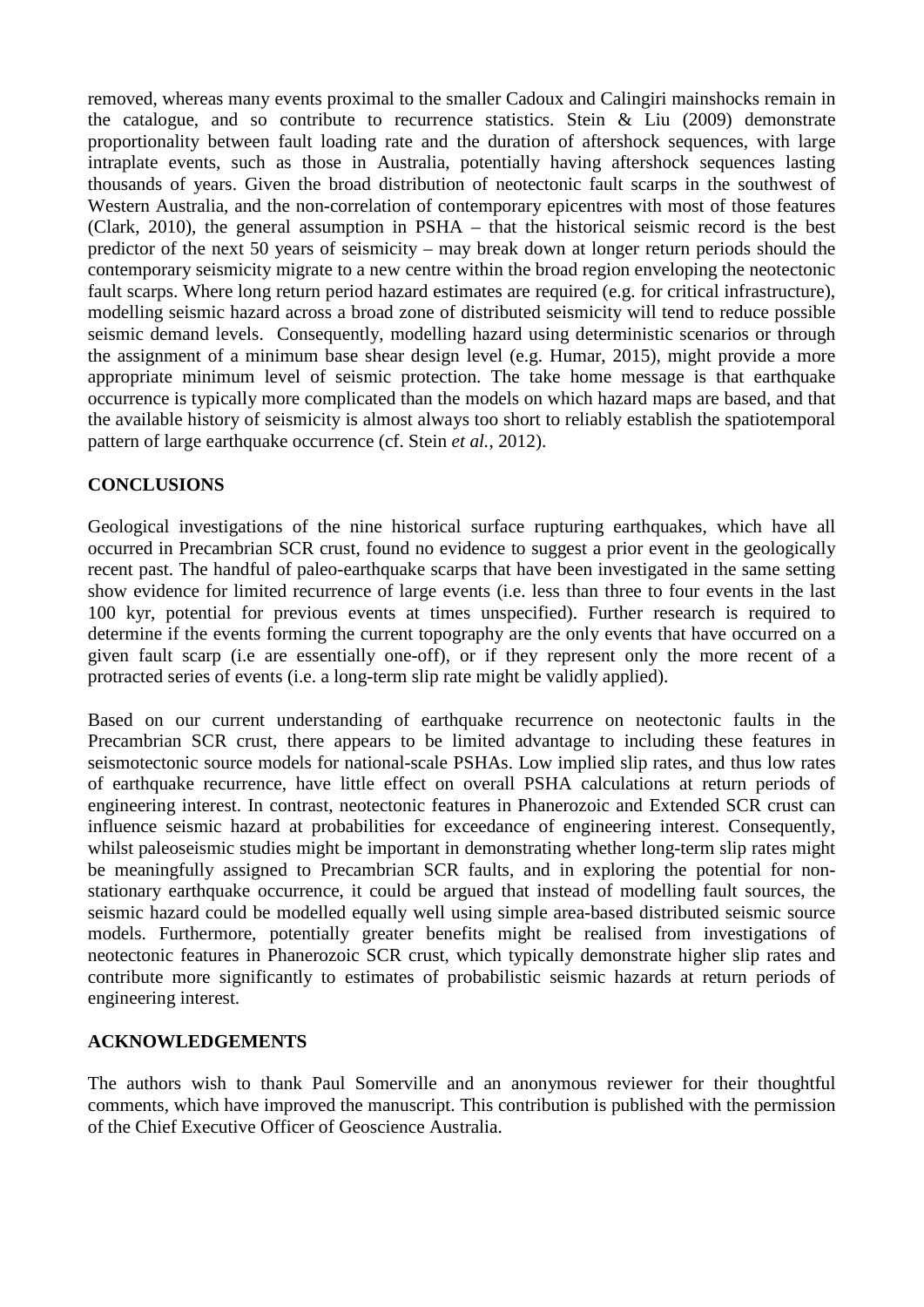#### **REFERENCES**

- <span id="page-9-5"></span>Allen, T., Griffin, J., Leonard, M., Clark, D., Ghasemi, H. & Volti, T. 2018a. The 2018 National Seismic Hazard Assessment for Australia – model overview. *Geoscience Australia Record*  2018/27, doi: 10.11636/Record.2018.027.
- <span id="page-9-14"></span>Allen, T.I., Leonard, M., Ghasemi, H. & Gibson, G. 2018b. The 2018 National Seismic Hazard Assessment for Australia – earthquake epicentre catalogue. *Geoscience Australia Record*  2018/30, doi: 10.11636/Record.2018.030.
- <span id="page-9-13"></span>Belton, D.X., Brown, R.W., Kohn, B.P., Fink, D. & Farley, K.A. 2004. Quantitative resolution of the debate over antiquity of the central Australian landscape: implications for the tectonic and geomorphic stability of cratonic interiors. *Earth and Planetary Science Letters*, 219: 21- 34.
- <span id="page-9-8"></span>Bowman, J.R. 1992. The 1988 Tennant Creek, Northern Territory, earthquakes: a synthesis. *Australian Journal of Earth Sciences*, 39(5): 651-669.
- <span id="page-9-16"></span>Braun, J., Burbidge, D., Gesto, F., Sandiford, M., Gleadow, A., Kohn, B. & Cummins, P. 2009. Constraints on the current rate of deformation and surface uplift of the Australian continent from a new seismic database and low-T thermochronological data. *Australian Journal of Earth Sciences*, 56: 99-110.
- <span id="page-9-6"></span>Calais, E., Camelbeeck, T., Stein, S., Liu, M. & Craig, T.J. 2016. A New Paradigm for Large Earthquakes in Stable Continental Plate Interiors. *Geophysical Research Letters*, 10.1002/2016GL070815.
- <span id="page-9-15"></span>Calais, E., Mattioli, G., DeMets, C., Nocquet, J.M. & Stein, S. 2005. Tectonic strain in plate interiors? *Nature Geoscience*, 438: E9-E10.
- <span id="page-9-10"></span>Caskey, S.J. & Wesnousky, S.G. 1997. Static stress changes and earthquake triggering during the 1954 Fairview Peak and Dixie Valley earthquakes, central Nevada. *Bulletin of the Seismological Society of America*, 87: 521-527.
- <span id="page-9-1"></span>Chin, R.J. 1985. Kellerberrin 1:250 000 scale geological series sheet explanatory notes. *Geological Survey of Western Australia*: 30p.
- <span id="page-9-2"></span>Chin, R.J. & Brakel, A.T. 1986. Dumbleyung 1:250 000 scale geological series sheet explanatory notes. *Geological Survey of Western Australia*.
- <span id="page-9-0"></span>Chin, R.J., Hickman, A.H. & Thom, R. 1984. Hyden 1:250 000 scale geological series sheet explanatory notes. *Geological Survey of Western Australia*: 21p.
- <span id="page-9-12"></span>Clark, D. 2010. Identification of Quaternary scarps in southwest and central west Western Australia using DEM-based hill shading: application to seismic hazard assessment and neotectonics. *International Journal of Remote Sensing*, 31(23): 6297-6325.
- <span id="page-9-9"></span>Clark, D., Dentith, M., Wyrwoll, K.H., Yanchou, L., Dent, V. & Featherstone, C. 2008. The Hyden fault scarp, Western Australia: paleoseismic evidence for repeated Quaternary displacement in an intracratonic setting. *Australian Journal of Earth Sciences*, 55: 379-395.
- <span id="page-9-11"></span>Clark, D., Griffin, J., Stirling, M. & Davies, G. 2017a. Towards modelling the hazard relating to episodically slipping faults in slowly deforming regions. *Proceedings volume of the 8th International INQUA Meeting on Paleoseismology, Active Tectonics and Archeoseismology (PATA), 13 – 16 November, 2017, New Zealand*, [http://www.earthquakegeology.com/materials/proceedings/2017\\_Blenheim.pdf:](http://www.earthquakegeology.com/materials/proceedings/2017_Blenheim.pdf) 88-91.
- <span id="page-9-4"></span>Clark, D., Griffin, J., Stirling, M., Leonard, M. & Volti, T. 2016. *Incorporating fault sources into the Australian National Seismic Hazard Assessment (NSHA) 2018*, *Australian Earthquake Engineering Society 2016 Conference, Nov 25-27*, Melbourne, Vic.
- <span id="page-9-3"></span>Clark, D., McPherson, A. & Allen, T. 2014a. Intraplate earthquakes in Australia. In: P. Talwani (Editor), Intraplate Earthquakes. Cambridge University Press, New York, pp. 8-49.
- <span id="page-9-7"></span>Clark, D., McPherson, A., Allen, T. & De Kool, M. 2014b. Co-seismic surface deformation relating to the March 23, 2012 MW 5.4 Ernabella (Pukatja) earthquake, central Australia: implications for cratonic fault scaling relations. *Bulletin of the Seismological Society of America*, 104(1): 24-39, doi: 10.1785/0120120361.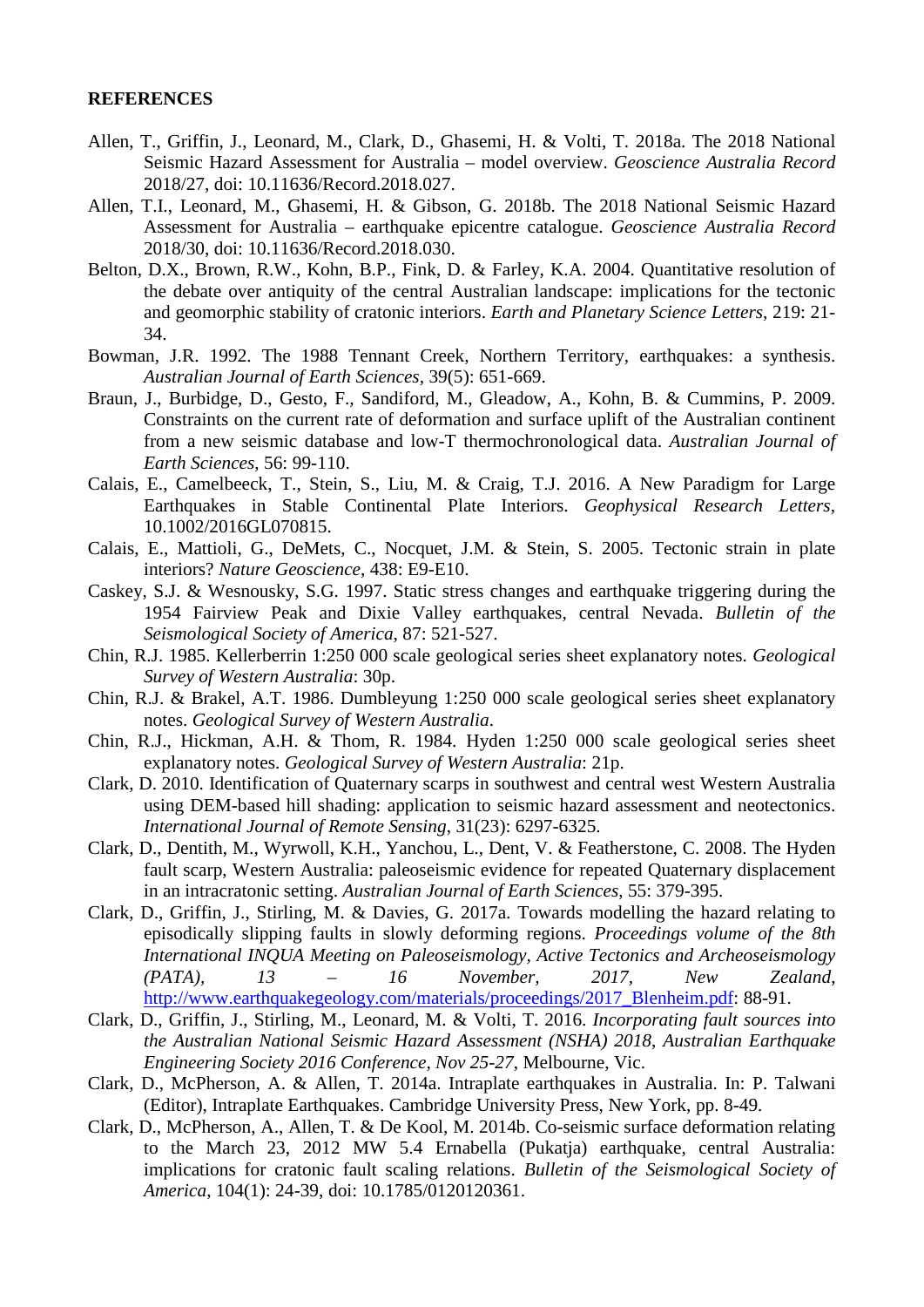- <span id="page-10-6"></span>Clark, D., McPherson, A. & Collins, C. 2011. Australia's seismogenic neotectonic record: a case for heterogeneous intraplate deformation. *Geoscience Australia Record*, 2011/11: 100pp.
- <span id="page-10-3"></span>Clark, D., McPherson, A., Cupper, M., Collins, C.D.N. & Nelson, G. 2015. The Cadell Fault, southeastern Australia: a record of temporally clustered morphogenic seismicity in a lowstrain intraplate region. In: A. Landgraf, S. Kuebler, E. Hintersburger and S. Stein (Editors), Geological Society, London, Special Publication *Seismicity, Fault Rupture and Earthquake Hazards in Slowly Deforming Regions*.
- <span id="page-10-4"></span>Clark, D., McPherson, A., Pillans, B., White, D. & Macfarlane, D. 2017b. Potential geologic sources of seismic hazard in Australia's south-eastern highlands: what do we know? *Australian Earthquake Engineering Society 2017 Conference, Nov 24-26, Canberra, ACT*: [https://www.aees.org.au/wp-content/uploads/2018/02/420-Dan-Clark.pdf.](https://www.aees.org.au/wp-content/uploads/2018/02/420-Dan-Clark.pdf)
- <span id="page-10-14"></span>Clark, D., McPherson, A., Pillans, B., White, D. & Macfarlane, D. 2018. Potential geologic sources of seismic hazard in Australia's south-eastern highlands: what do we know? *ANCOLD 2018 Conference, Dams: Evolving with modern technology, 11-12 October, Melbourne, Australia*: 9pp.
- <span id="page-10-2"></span>Clark, D., McPherson, A. & Van Dissen, R. 2012. Long-term behaviour of Australian Stable Continental Region (SCR) faults. *Tectonophysics* 566-567: 1-30, [http://dx.doi.org/10.1016/j.tecto.2012.07.004.](http://dx.doi.org/10.1016/j.tecto.2012.07.004)
- <span id="page-10-15"></span>Craig, T.J., Calais, E., Fleitout, L., Bollinger, L. & Scotti, O. 2016. Evidence for the release of longterm tectonic strain stored in continental interiors through intraplate earthquakes. *Geophysical Research Letters*, 43, doi:10.1002/2016GL069359.
- <span id="page-10-1"></span>Crone, A.J., de Martini, P.M., Machette, M.N., Okumura, K. & Prescott, J.R. 2003. Paleoseismicity of Two Historically Quiescent Faults in Australia: Implications for Fault Behavior in Stable Continental Regions. *Bulletin of the Seismological Society of America*, 93: 1913-1934.
- <span id="page-10-0"></span>Crone, A.J., Machette, M.N. & Bowman, J.R. 1997. Episodic nature of earthquake activity in stable continental regions revealed by palaeoseismicity studies of Australian and North American Quaternary faults. *Australian Journal of Earth Sciences*, 44: 203-214.
- <span id="page-10-5"></span>Dawson, J., Cummins, P., Tregoning, P. & Leonard, M. 2008. Shallow intraplate earthquakes in Western Australia observed by Interferometric Synthetic Aperture Radar. *Journal of Geophysical Research*, 113(B11408): doi:10.1029/2008JB005807.
- <span id="page-10-16"></span>de Broeckert, P. & Sandiford, M. 2005. Buried Inset-Valleys in the Eastern Yilgarn Craton, Western Australia: Geomorphology, Age, and Allogenic Control. *Journal of Geology*, 113: 471-493.
- <span id="page-10-7"></span>Dentith, M., Clark, D. & Featherstone, W. 2009. Aeromagnetic mapping of Precambrian geological structures that controlled the 1968 Meckering earthquake  $\langle \langle i \rangle M \langle i \rangle \langle \langle s \rangle \langle s \rangle \langle s \rangle \langle s \rangle$  6.8): Implications for intraplate seismicity in Western Australia. *Tectonophysics*, 475(3): 544- 553.
- <span id="page-10-11"></span>Dentith, M.C., Dent, V.F. & Drummond, B.J. 2000. Deep crustal structure in the southwestern Yilgarn Craton, Western Australia. *Tectonophysics*, 325: 227-255.
- <span id="page-10-13"></span>Dentith, M.C. & Featherstone, W.E. 2003. Controls on intra-plate seismicity in southwestern Australia. *Tectonophysics*, 376: 167-184.
- <span id="page-10-17"></span>Doyle, H.A. 1971. Seismicity and structure in Australia. *Bulletin of the Royal Society of New Zealand*, 9: 149-152.
- <span id="page-10-10"></span>Drummond, B.J. & Mohamed, R.E. 1986. Crustal structure in the Southwest Seismic Zone, Western Australia. *Abstracts - Geological Society of Australia. 15; Pages 59-60. 1986.: Geological Society of Australia. Sydney, N.S.W., Australia. 1986.*
- <span id="page-10-8"></span>Estrada, B. 2009. Neotectonic and palaeoseismological studies in the southwest of Western Australia, The University of Western Australia, Perth.
- <span id="page-10-9"></span>Everingham, I.B. 1965. The crustal structure of the southwest of Western Australia. *BMR Record*, 1965/97.
- <span id="page-10-12"></span>Everingham, I.B. & Gregson, P.J. 1996. Magnetometer traverses across aeromagnetic anomalies near recent earthquake fault scarps in southwestern Australia. *AGSO Record*, 1996/55: 33.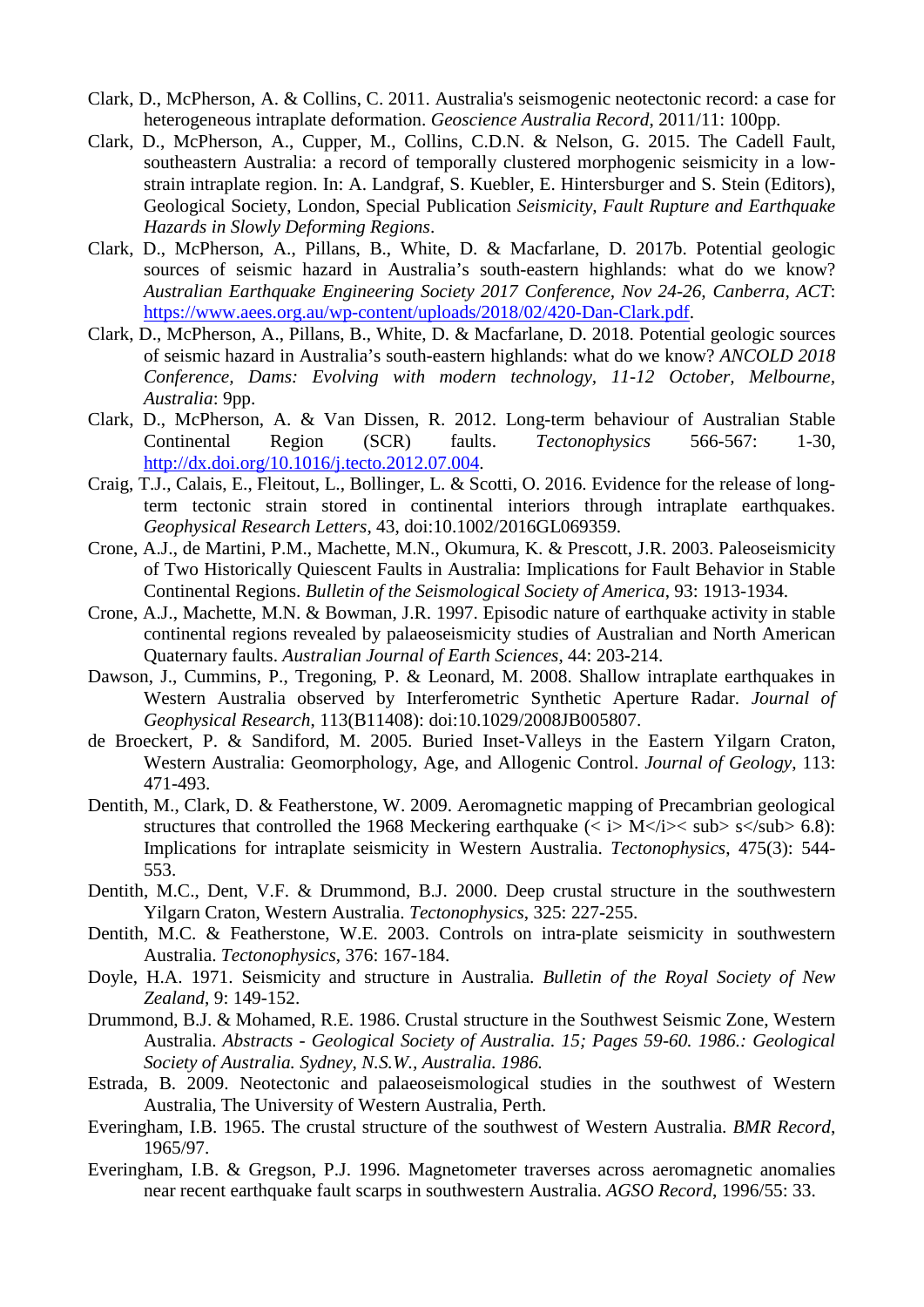- <span id="page-11-6"></span>Goleby, B.R., Rattenbury, M.S., Swager, C.P., Drummond, B.J., Williams, P.R., Sheraton, J.W. & Heinrich, C.A. 1993. Archaean crustal structure from seismic reflection profiling, Eastern Goldfields, Western Australia. *Australian Geological Survey Organisation Record*, 1993/15.
- <span id="page-11-0"></span>Gordon, F.R. & Lewis, J.D. 1980. The Meckering and Calingiri earthquakes October 1968 and March 1970. *Western Australia Geological Survey Bulletin*, 126: 229p.
- <span id="page-11-2"></span>Griffin, J., Gerstenberger, M., Allen, T., Clark, D., Cuthbertson, R., Dimas, V.-A., Gibson, G., Ghasemi, H., Hoult, R., Lam, N., Leonard, M., Mote, T., Quigley, M., Somerville, P., Sinadinovski, C., Stirling, M. & Venkatesan, S. 2018. Expert elicitation of model parameters for the 2018 National Seismic Hazard Assessment: Summary of workshop, methodology and outcomes. *Geoscience Australia Record*, 2018/28: 79pp, doi: 10.11636/Record.2018.028.
- <span id="page-11-1"></span>Griffin, J., Volti, T., Clark, D., Ghasemi, H., Leonard, M. & Allen, T. 2016. *Development of the Australian National Seismic Hazard Assessment (NSHA) 2018*, *Australian Earthquake Engineering Society 2016 Conference*, Nov. 25-27, Melbourne, Victoria.
- <span id="page-11-10"></span>Hengesh, J. & Whitney, B.B. 2016. Transcurrent reactivation of Australia's western passive margin: An example of intraplate deformation from the central Indo-Australian plate. *Tectonics*, 35: 1066-1089, 10.1002/2015TC004103.
- <span id="page-11-4"></span>Hillis, R.R., Sandiford, M., Reynolds, S.D. & Quigley, M.C. 2008. Present-day stresses, seismicity and Neogene-to-Recent tectonics of Australia's 'passive' margins: intraplate deformation controlled by plate boundary forces. In: H. Johnson, A.G. Dore´ , R.W. Gatliff, R. Holdsworth, E.R. Lundin and J.D. Ritchie (Editors), The Nature and Origin of Compression in Passive Margins. Geological Society, London, Special Publications, pp. 71-90.
- <span id="page-11-7"></span>Holdgate, G.R., Wallace, M.W., Gallagher, S.J., Smith, A.J., Keene, J.B., Moore, D. & Shafik, S. 2003. Plio-Pleistocene tectonics and eustasy in the Gippsland Basin, southeast Australia: evidence from magnetic imagery and marine geological data. *Australian Journal of Earth Sciences*, 50(3): 403-426.
- <span id="page-11-8"></span>Holdgate, G.R., Wallace, M.W., Gallagher, S.J., Wagstaff, B.E. & Moore, D. 2008. No mountains to snow on: major post-Eocene uplift of the East Victoria Highlands; evidence from Cenozoic deposits. *Australian Journal of Earth Sciences*, 55: 211-234.
- <span id="page-11-9"></span>Holford, S., Hillis, R.R., Duddy, I.R., Green, P.F., Stoker, M., Tuitt, A., Backé, G., Tassone, D.R. & MacDonald, J. 2011. Cenozoic post-breakup compressional deformation and exhumation of the southern Australian margin. *APPEA Journal*, 51: 613-638.
- <span id="page-11-14"></span>Humar, J. 2015. Background to some of the seismic design provisions of the 2015 National Building Code of Canada. *Canadian Journal of Civil Engineering*, 42: 940–952, doi: 10.1139/cjce-2014-0385.
- <span id="page-11-11"></span>Jakica, S., Quigley, M., Sandiford, M., Clark, D., Fifield, K. & Alimanovic, A. 2010. Geomorphic and cosmogenic nuclide constraints on escarpment evolution in an intraplate setting, Darling Escarpment, Western Australia. *Earth Surface Processes and Landforms*, DOI: 10.1002/esp.2058, DOI: 10.1002/esp.2058.
- <span id="page-11-3"></span>Leonard, M., Burbidge, D.R., Allen, T.I., Robinson, D.J., McPherson, A., Clark, D. & Collins, C.D.N. 2014. The Challenges of Probabilistic Seismic Hazard Assessment in Stable Continental Interiors: An Australian Example *Bulletin of the Seismological Society of America* 104(6): 3008-3028, 10.1785/0120130248.
- <span id="page-11-12"></span>Leonard, M. & Clark, D. 2011. A record of stable continental region earthquakes from Western Australia spanning the late Pleistocene: Insights for contemporary seismicity. *Earth and Planetary Science Letters*, 309: 207-212.
- <span id="page-11-5"></span>Lewis, J.D., Daetwyler, N.A., Bunting, J.A. & Moncrieff, J.S. 1981. The Cadoux earthquake. *Western Australia, Geological Survey Report*, 1981/11: 133.
- <span id="page-11-13"></span>Liu, M. & Stein, S. 2016. Mid-continental earthquakes: Spatiotemporal occurrences, causes, and hazards. *Earth Science Reviews*, 10.1016/j.earscirev.2016.09.016.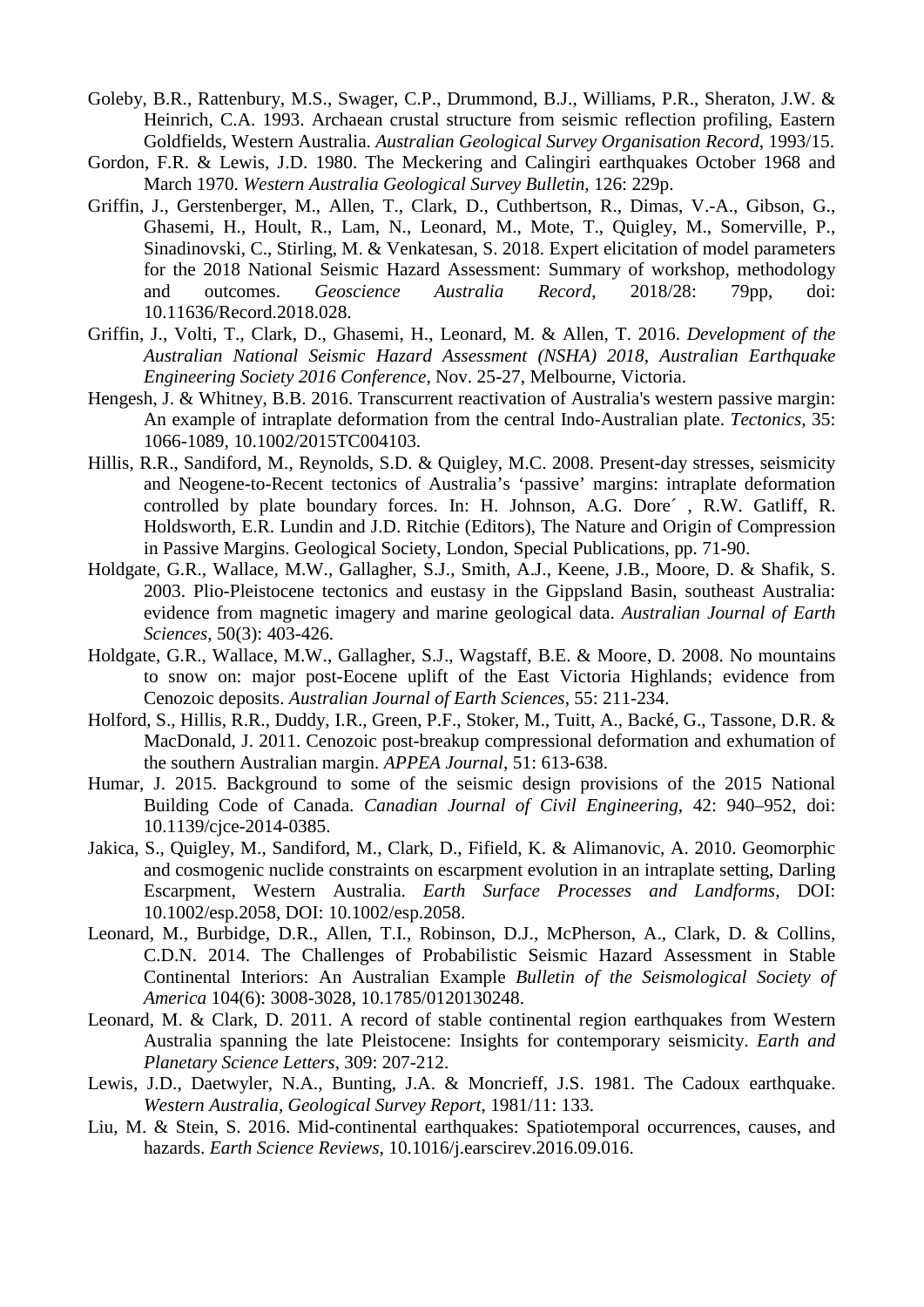- <span id="page-12-10"></span>McCormack, B.J. 2006. Quaternary Fault Scarps on the North-eastern Eyre Peninsula, South Australia; Geomorphic constraints on age and faulting history by investigation of knickpoint retreat. B.Sc. (Hons) Thesis, University of Melbourne, Melbourne, 85 pp.
- <span id="page-12-2"></span>McCue, K. 1990. Australia's large earthquakes and Recent fault scarps. *Journal of Structural Geology*, 12: 761-766.
- <span id="page-12-3"></span>McCue, K., Van Dissen, R., Gibson, G., Jensen, V. & Boreham, B. 2003. The Lake Edgar Fault: an active fault in southwest Tasmania, Australia, with repeated displacement in the Quaternary. *Annals of Geophysics*, 46: 1107-1117.
- <span id="page-12-9"></span>Miles, K.R. 1952. Tertiary faulting in northeastern Eyre Peninsula. *Transactions of the Royal Society of South Australia*, 75: 89-96.
- <span id="page-12-5"></span>Quigley, M., Clark, D. & Sandiford, M. 2010a. Tectonic geomorphology of Australia. *Geological Society of London Special Publication* 346: 243-265.
- <span id="page-12-16"></span>Quigley, M.C., Clark, D. & Sandiford, M. 2010b. Tectonic geomorphology of Australia. *Geological Society, London, Special Publications*, 346(1): 243-265.
- <span id="page-12-13"></span>Quigley, M.C., Cupper, M.L. & Sandiford, M. 2006. Quaternary faults of south-central Australia: palaeoseismicity, slip rates and origin. *Australian Journal of Earth Sciences*, 53: 285-301.
- <span id="page-12-12"></span>Sandiford, M. 2003a. Geomorphic constraints on the late Neogene tectonics of the Otway Ranges. *Australian Journal of Earth Sciences*, 50: 69-80.
- <span id="page-12-4"></span>Sandiford, M. 2003b. Neotectonics of southeastern Australia: linking the Quaternary faulting record with seismicity and in situ stress. In: R.R. Hillis and D. Muller (Editors), Evolution and dynamics of the Australian Plate Geological Society of Australia Special Publication, pp. 101-113.
- <span id="page-12-6"></span>Somerville, P., Quijada, P., Thio, H.K., Sandiford, M. & Quigley, M. 2008. Contribution of Identified Active Faults to Near Fault Seismic Hazard in the Flinders Ranges. *Australian Earthquake Engineering Society Meeting*, Paper 45.
- <span id="page-12-19"></span>Stein, S., Geller, R.J. & Liu, M. 2012. Why earthquake hazard maps often fail and what to do about it. *Tectonophysics*, 562-563: 1-25.
- <span id="page-12-18"></span>Stein, S. & Liu, M. 2009. Long aftershock sequences within continents and implications for earthquake hazard assessment. *Nature*, 462: 87-89.
- <span id="page-12-7"></span>Stirling, M.W., Litchfield, N.J., Gerstenberger, M., Clark, D., Bradley, B., Beavan, J., McVerry, G.H., Van Dissen, R.J., Nicol, A., Wallace, L. & Buxton, R. 2011. Preliminary probabilistic seismic hazard analysis of the CO2CRC Otway Project Site, Victoria, Australia. *Bulletin of the Seismological Society of America*, 101: 2726-2736, 10.1785/0120110049.
- <span id="page-12-14"></span>Stone, J., Allan, G. & Fifield, L.K. 1994. Limestone erosion measurements with cosmogenic Cl-36 in Calcite - preliminary results from Australia. *Nuclear instruments and methods in physics research, section B - beam interactions with materials and atoms*, 92(1-4): 311-316.
- <span id="page-12-8"></span>Talwani, P. 1988. The intersection model for intraplate earthquakes. *Seismological Research Letters*, 59: 305- 310.
- <span id="page-12-1"></span>Thom, R. 1972. A Recent Fault Scarp in the Lort River Area, Ravensthorpe 1:250,000 sheet. *Geological Survey of Western Australia, Annual Report 1971*: 58-59.
- <span id="page-12-15"></span>Tregonning, P. 2003. Is the Australian Plate deforming? A space geodetic perspective. *Geolical Society of Australia Special Publication, 22 and Geological Society of America Special Publication, 372*: 41-48.
- <span id="page-12-0"></span>Vogfjörd, K.S. & Langston, C.A. 1987. The Meckering earthquake of 14th October 1968: a possible downward propagating rupture. *Bulletin of the Seismological Society of America*  77: 1558-1578.
- <span id="page-12-11"></span>Weatherman, M. 2006. Basement Control on Distribution of Active Faults on North-eastern Eyre Peninsula, and some seismic implications. B. Sc. (Hons) Thesis, The University of Melbourne, Melbourne, 77 pp.
- <span id="page-12-17"></span>Whitney, B., Clark, D., Hengesh, J. & Bierman, P. 2015. Paleoseismology of the Mount Narryer fault zone, Western Australia: A multistrand intraplate fault system. *Geological Society of America Bulletin*, B31313.1, 10.1130/B31313.1.